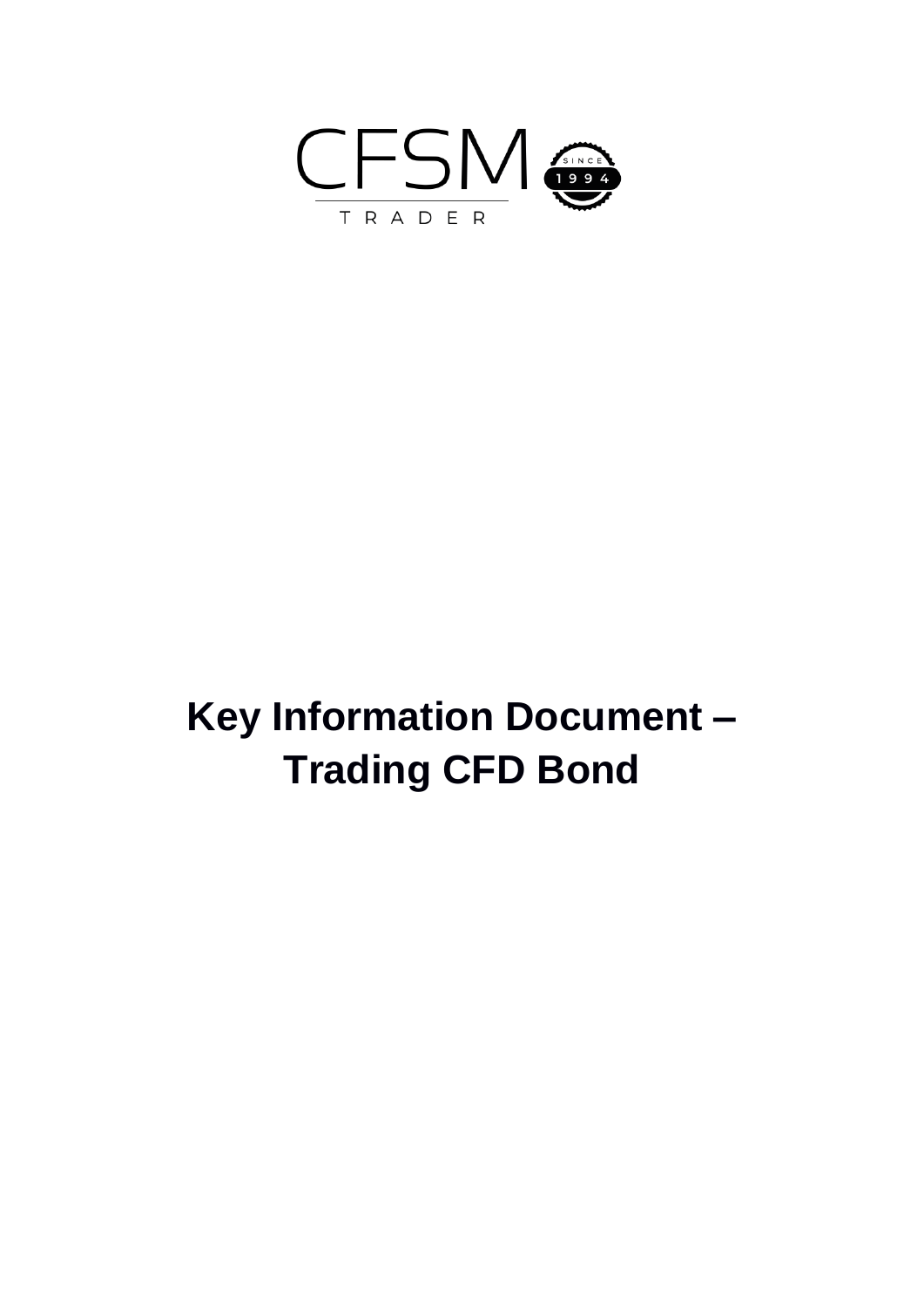#### *Purpose*

#### **This document provides you with key information about this investment product.**

It is not marketing material. The information is required by law to help you understand the nature, risks, costs, potential gains and losses of this product and to help you compare it with other products.

#### **Product:**

CFD Bond trading is offered by CFSM Trader Ltd, CFSM Trader Ltd. as a trading name of CFS Management Limited FCA authorised 171480, registered in England and Wales, number 02960433. Contact Number: +44 207 323 020 7 or go to https://cfsmtrader.com/ for more information.

This document was latest review: May 2021.

#### *You are about to purchase a product that is not simple and may be difficult to understand.*

#### *What is this product?*

#### **Type**

A Bond CFD is a leveraged contract entered into with CFSM Trader on a bilateral basis. It allows an investor to speculate on rising or falling prices in an underlying bond.

An investor has the choice to buy (or go "long") the CFD Bond to benefit from rising bond prices; or to sell (or go "short") the CFD Bond to benefit from falling bond prices. The price of the CFD Bond is derived from the underlying bond future, which may be either the undated or a forward price. For instance, if an investor is long the undated German Bund and the price of the underlying bond future rises, the value of the CFD Bond will increase - at the end of the contract CFSM Trader will pay the difference between the closing value of the contract and the opening value of the contract. Conversely, if an investor is long and the price of the underlying bond future falls, the value of the CFD Bond will decrease - at the end of the contract they will pay CFSM Trader the difference between the closing value of the contract and the opening value of the contract.

A CFD Bond referencing the underlying forward price works in exactly the same way except that such contracts have a pre-defined expiry date – a date upon which the contract either automatically closes or must be rolled into the next period. The leverage embedded within all CFD Bonds has the effect of magnifying both profits and losses.

#### *Objectives*

The objective of the CFD Bond is to allow an investor to gain leveraged exposure to the movement in the value of the underlying bond future (whether up or down), without actually needing to buy or sell the underlying future or the constituent asset. The exposure is leveraged since the CFD Bond only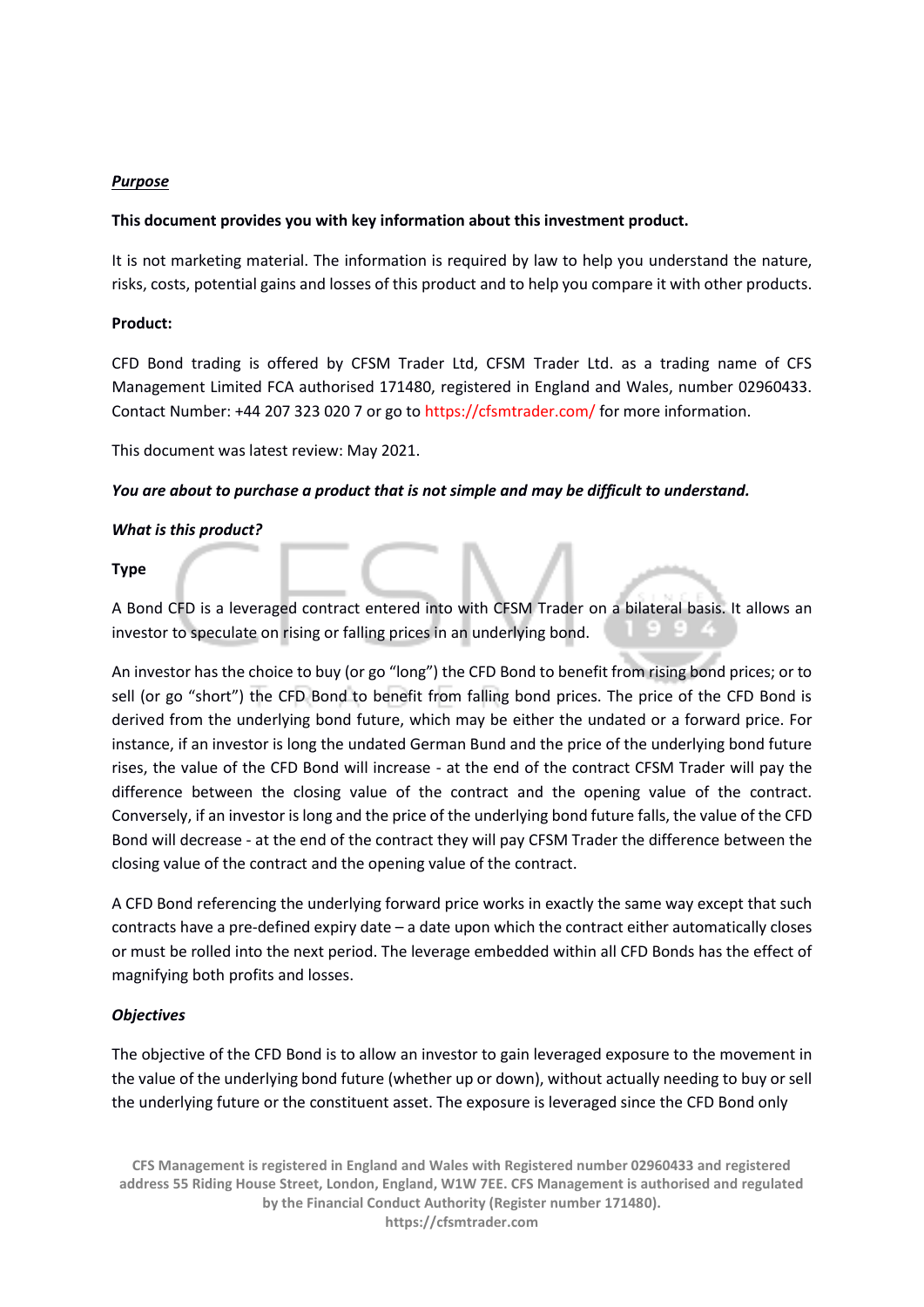requires a small proportion of the notional value of the contract to be put down upfront as initial margin and is one of the key features of trading CFD Bonds.

By way of example, if an investor buys a CFD Bond at a size of \$10 per point and an initial margin amount of 0.5% and an underlying bond price of 16000, the initial investment will be £800 (0.5% x 16000 x \$10). The effect of leverage, in this case 200:1 (1 / 0.005) has resulted in a notional value of the contract of \$160,000 (800 x 200). This means that for each 1 point change in the price of the underlying market so the value of the CFD Bond changes by \$10. For instance, if the investor is long and the market increases in value, a \$10 profit will be made for every 1 point increase in that market. However if the market decreases in value, a \$10 loss will be incurred for each point the market decreases in value. Conversely, if an investor holds a short position, a profit is made in line with any decreases in that market, and a loss for any increases in the market.

The undated CFD Bond does not have a pre-defined maturity date and is therefore open-ended; by contrast, a future spread bet has a pre-defined expiry date. As a result, there is no recommended holding period for either and it is down to the discretion of each individual investor to determine the most appropriate holding period based on their own individual trading strategy and objectives.

Failure to deposit additional funds in the case of negative price movement may result in the CFD Bond being auto closed. CFSM Trader also retains the ability to unilaterally terminate any CFD Bond contract where it deems that the terms of the contract have been breached.

#### *Intended Retail Investor*

CFD Bond is intended for investors who have knowledge of, or experience with, leveraged products. Likely investors will understand how the prices of CFD Bonds are derived and the key concepts of margin and leverage, and that losses may exceed deposits in a given position. They will understand the risk/reward profile of the product compared to traditional bond dealing, and desire short-term, high-risk exposure to the underlying asset. Investors will also have appropriate financial means, hold other investment types and have the ability to bear losses in excess of the initial amount invested

#### *What are the risks and what could I get in return?*



#### **Risk indicator**

**CFS Management is registered in England and Wales with Registered number 02960433 and registered address 55 Riding House Street, London, England, W1W 7EE. CFS Management is authorised and regulated by the Financial Conduct Authority (Register number 171480). https://cfsmtrader.com**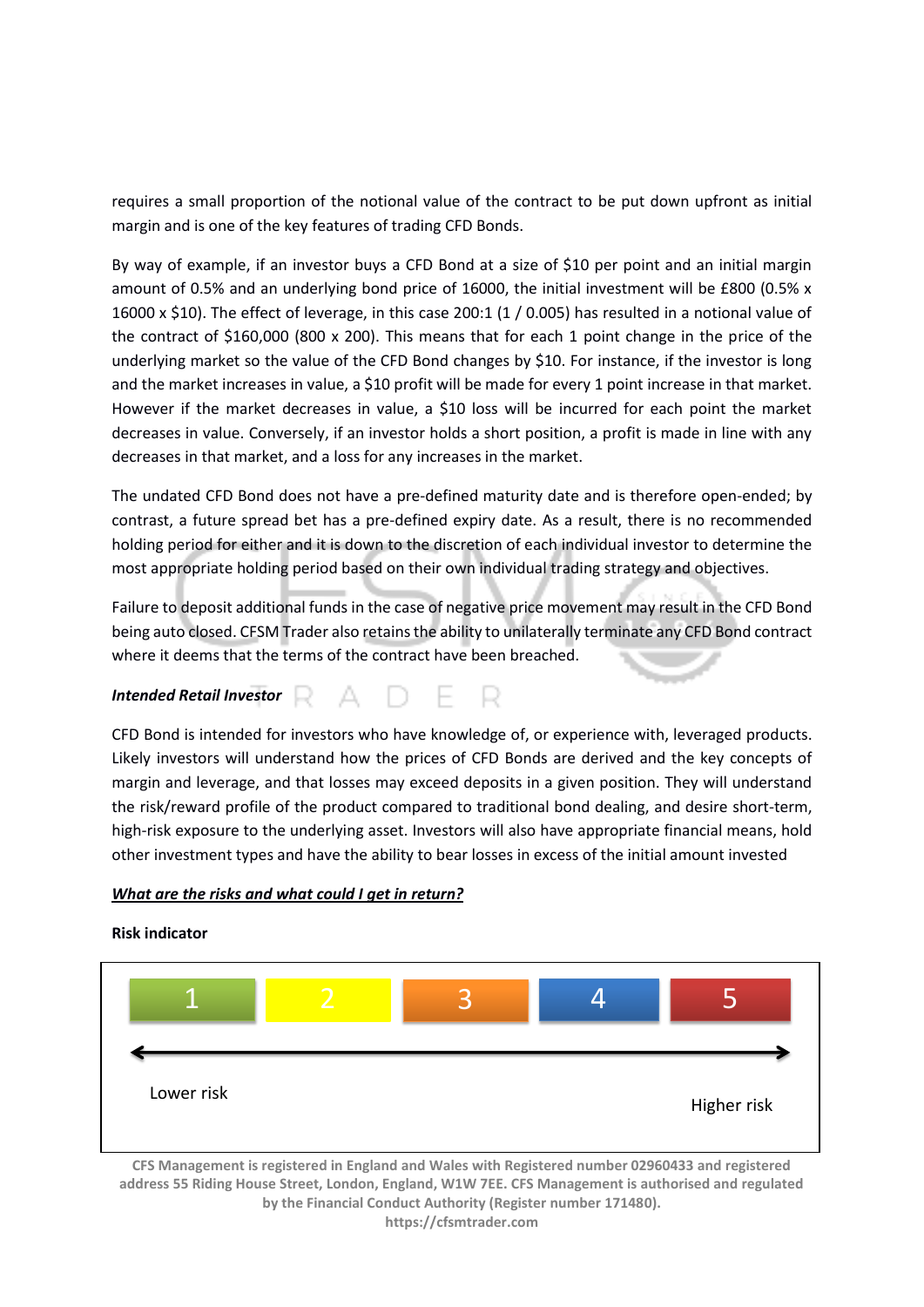CFSM Trader have classified this product as 5 out of 5, which is the highest risk class. This rates the potential losses from future performance of the product at a very high level.

The summary risk indicator is a guide to the level of risk of this product compared to other products. It shows how likely it is that the product will lose money because of movements in the markets or because CFSM Trader are not able to pay you.

CFD Bond is leveraged products that, due to underlying market movement, can generate losses rapidly. Losses can exceed the amount invested in a given position and you may be required to deposit additional funds in order to maintain your positions. There is no capital protection against market risk, credit risk or liquidity risk. It is possible to lose the total balance on your account.

Be aware of currency risk. It is possible to buy or sell CFD Bonds on a bond in a currency which is different to the base currency of your account. The final return you may get depends on the exchange rate between the two currencies. This risk is not considered in the indicator shown above.

Market conditions may mean that your CFD Bond trade on a bond is closed at less favourable price, which could significantly impact how much you get back. We may close your open CFD Bond contract if you do not maintain the minimum margin that is required, if you are in debt to the company, or if you contravene market regulations. This process may be automated.

### *This product does not include any protection from future market performance so you could lose some*  **<u>or all of your investment.</u>**  $R \triangle D \in R$

If we are not able to pay you what is owed, you could lose your entire investment. However, you may benefit from a consumer protection scheme *(see "what happens if we are unable to pay you")*. The indicator shown above does not consider this protection.

#### **Performance scenarios**

The scenarios shown illustrate how your investment could perform. You can compare them with the scenarios of other products. The scenarios presented are an estimate of future performance based on evidence from the past on how the value of this investment varies, and are not an exact indicator. What you get will vary depending on how the market performs and how long you hold the CFD Bond. The stress scenario shows what you might get back in extreme market circumstances, and it does not take into account the situation where we are not able to pay you.

The following assumptions have been used to create the scenarios in Table 1:

| <b>Bond CFD (held intraday)</b> |       |
|---------------------------------|-------|
| Bond opening price:             | 16000 |

**CFS Management is registered in England and Wales with Registered number 02960433 and registered address 55 Riding House Street, London, England, W1W 7EE. CFS Management is authorised and regulated by the Financial Conduct Authority (Register number 171480). https://cfsmtrader.com**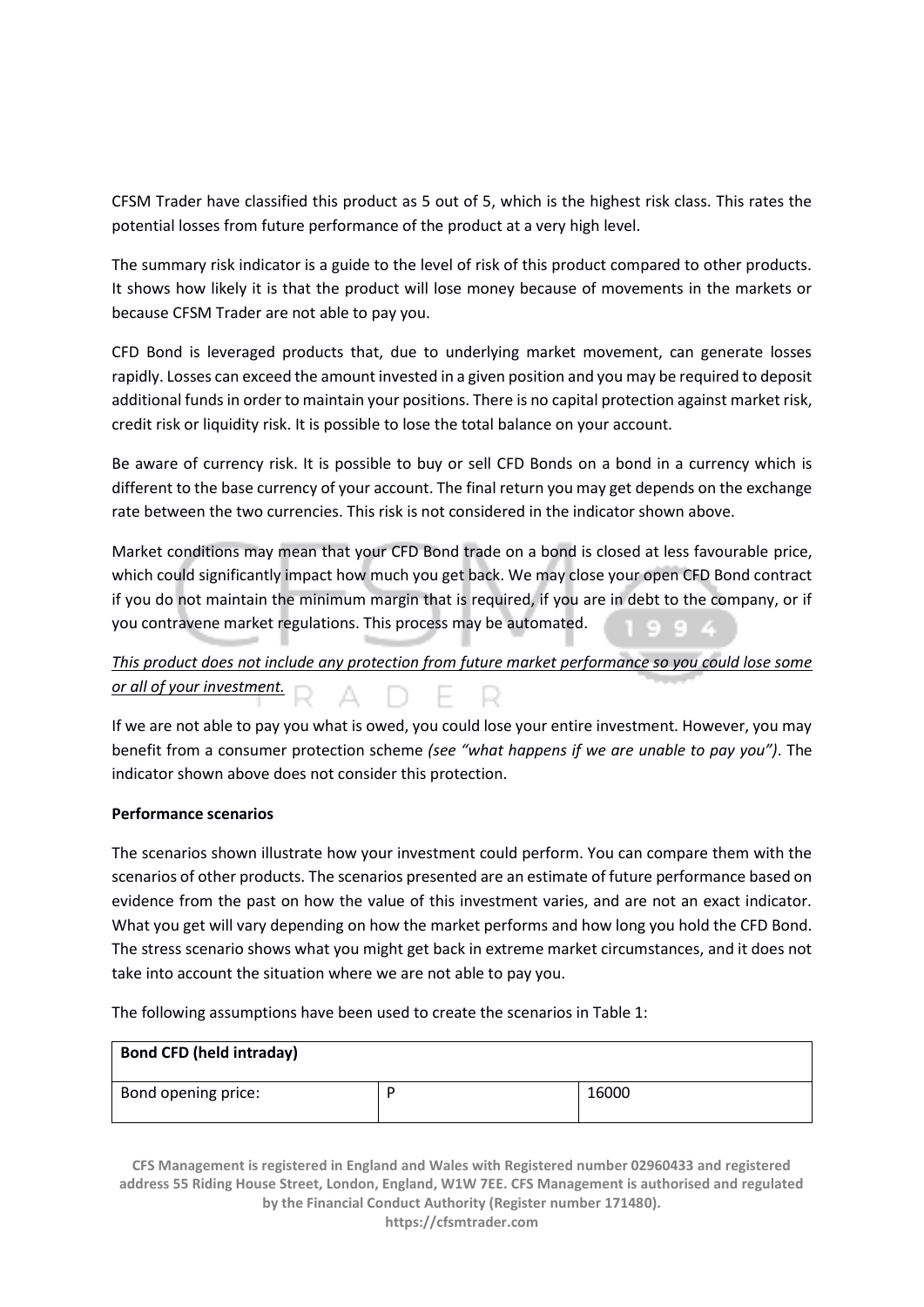| Margin %:                         | TS                          | 10       |
|-----------------------------------|-----------------------------|----------|
| Bet size $(\frac{5}{pt})$ :       | M                           | 20%      |
| Margin Requirement (\$):          | $MR = P \times TS \times M$ | \$32,000 |
| Notional value of the trade (\$): | $TN = MR/M$                 | £160,000 |

**Table 1**

| LONG           | Closing | Price   | Profit/   | <b>SHORT</b>   | Closing | Price   | Profit/   |
|----------------|---------|---------|-----------|----------------|---------|---------|-----------|
| Performance    | price   | change  |           | Performance    | price   | change  | Loss      |
| scenario       | (inc.   |         | loss      | scenario       | (inc.   |         |           |
|                | spread) |         |           |                | spread) |         |           |
|                |         |         |           |                |         |         |           |
| Favourable     | 16240   | 1.5%    | \$2,400   | Favourable     | 15760   | $-1.5%$ | \$2,400   |
| Moderate       | 16080   | 0.5%    | \$800     | Moderate       | 15920   | $-0.5%$ | \$800     |
| <b>Neutral</b> | 16000   | 0.0%    | £0        | <b>Neutral</b> | 16000   | 0.0%    | £0        |
| Unfavourable   | 15760   | $-1.5%$ | $-52,400$ | Unfavourable   | 16240   | 1.5%    | $-52,400$ |
| <b>Stress</b>  | 15200   | $-5.0%$ | $-58,000$ | <b>Stress</b>  | 16800   | 5.0%    | $-58,000$ |

#### **What happens if CFSM Trader is unable to pay out?**

If CFSM Trader is unable to meet its financial obligations to you, you may lose the value of your investment. However CFSM Trader segregates all retail client funds from its own money in accordance with the UK FCA's Client Asset rules. CFSM Trader also participates in the UK's Financial Services Compensation Scheme (FSCS) which covers eligible investments up to £85,000 per person, per firm. Se[e www.fscs.org.uk.](http://www.fscs.org.uk/)

#### **How long should I hold it and can I take money out early?**

CFD Bond are intended for short term trading, in some cases intraday and are generally not suitable for long term investments. There is no recommended holding period, no cancellation period and therefore no cancellation fees. You can open and close a CFD Bond on a bond at any time during market hours.

The figures shown include all the costs of the product itself. If you have been sold this product by someone else, or have a third party advising you about this product, these figures do not include any cost that you pay to them. The figures do not take into account your personal tax situation, which may also affect how much you get back.

#### **What are the costs?**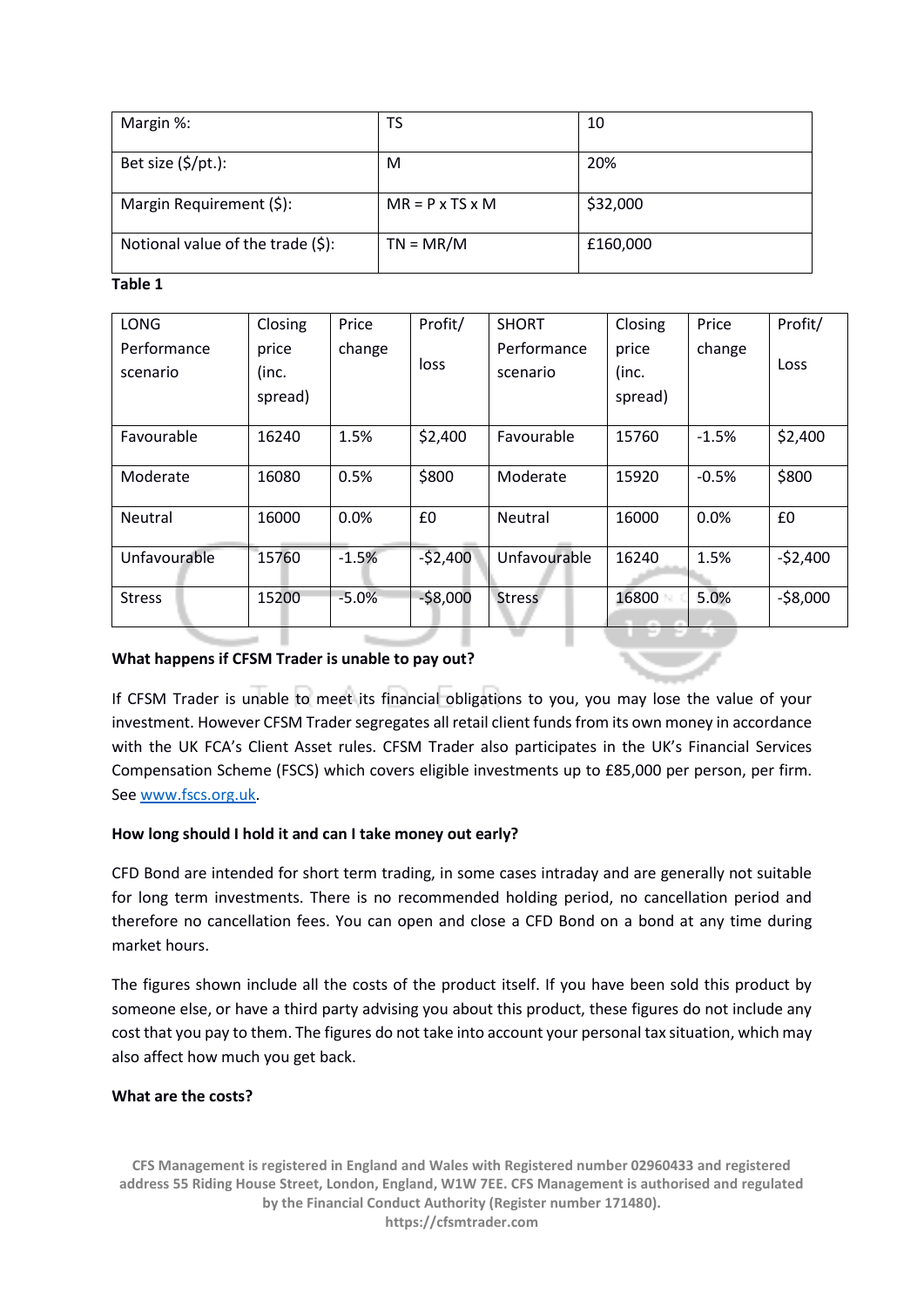Trading a CFD Bond on an underlying bond incurs the following costs:

|                |               |            | This table shows the unferent types or cost categories and their meaning |
|----------------|---------------|------------|--------------------------------------------------------------------------|
| <b>Undated</b> | One-off entry | Spread     | The difference between the buy price and the sell                        |
|                | or            |            | price is called the spread. This cost is realised each                   |
| and            |               |            | time you open and close a trade.                                         |
| <b>Futures</b> | exit costs    |            |                                                                          |
| <b>Undated</b> | One-off entry | Currency   | Any cash, realised profit and losses, adjustments,                       |
|                | or            | conversion | fees and charges that are denominated in a currency                      |
| and            |               |            | other than the base currency of your account, will be                    |
| <b>Futures</b> | exit costs    |            | converted to the base currency of your account and                       |
|                |               |            | a currency conversion fee will be charged to your                        |
|                |               |            | account.                                                                 |
| <b>Undated</b> | Ongoing       | Daily      | An overnight fee is charged to your account for every                    |
| only           |               | holding    | night that your position is held. This means the longer                  |
|                | Costs         |            | you hold a position, the more it costs.                                  |
|                |               | cost       |                                                                          |
| Undated        | Incidental    |            | We may from time to time share a proportion of our                       |
|                | costs         |            | spread, commissions and other account fees with                          |
| and            |               |            | other persons including a distributor that may have                      |
| <b>Futures</b> |               |            | introduced you.                                                          |
|                |               |            |                                                                          |
| Futures only   | Other costs   | Rollover   | Equal to the applicable spread to open and close a                       |
|                |               | costs      | trade.                                                                   |
|                |               |            |                                                                          |

This table shows the different types of cost categories and their meaning

#### **Complaints**

If you wish to make a complaint, you should contact our Compliance Department on +44 (0)207 323 0207, by emailing [trading@cfsmtrader.com](mailto:trading@cfsmtrader.com) or in writing to Compliance Department e-mail compliance@cfsm.co.uk, 55 Riding House Street, London, WC1E 7DP, England. If you do not feel that your complaint has been resolved satisfactorily, you may refer your complaint to the Financial Ombudsman Service (FOS). See www.financial-ombudsman.org.uk for further information. If your complaint is about an advisory or discretionary manager is acting on your account, please contact the firm providing the service.

#### **Other relevant information**

If there is a time lag between the time you place your order and the moment it is executed, your order may not be executed at the price you expected. Ensure your internet signal strength is sufficient